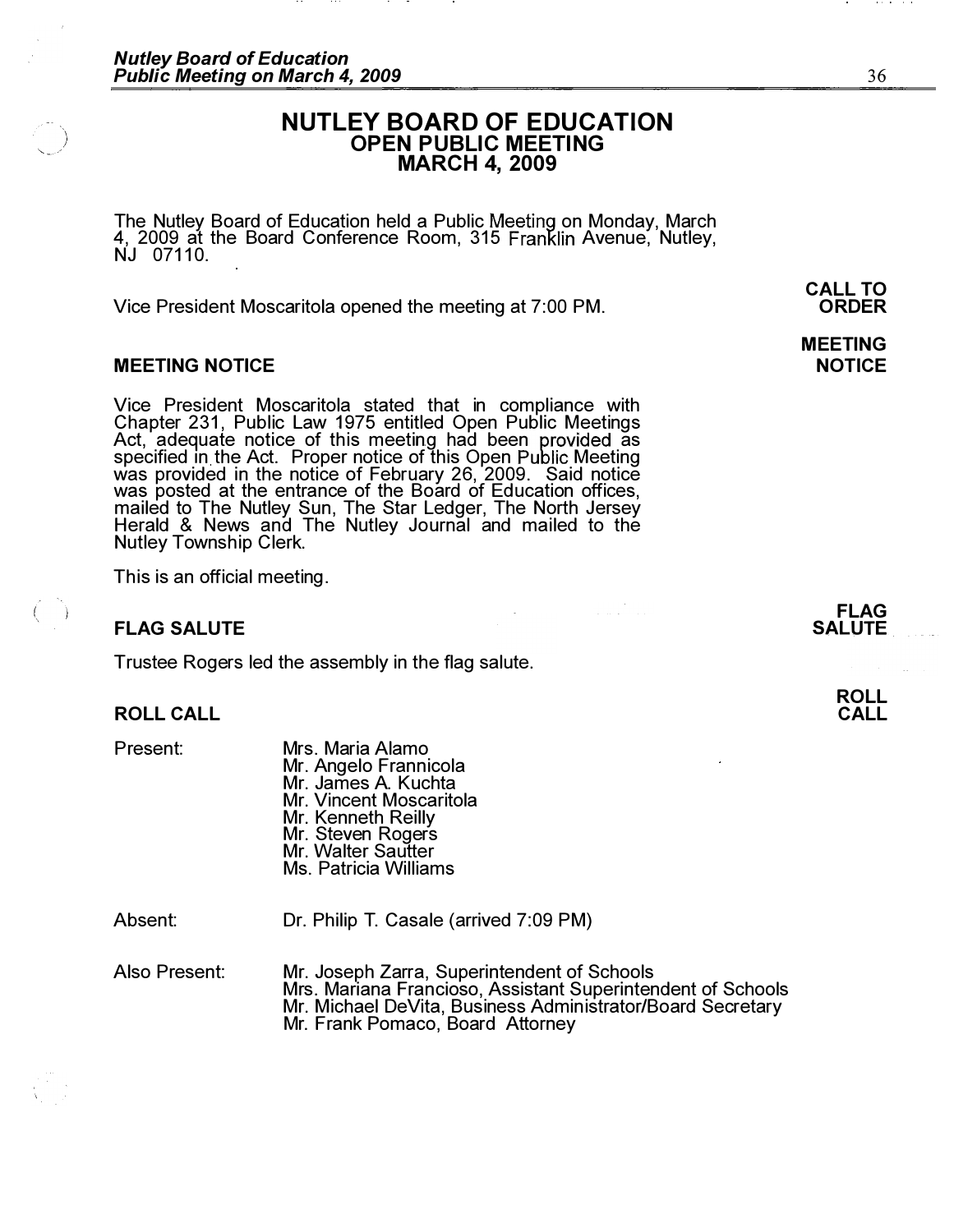# **MOTION TO ADJOURN TO EXECUTIVE SESSION**

At 7:05 PM Trustee Sautter moved, and Trustee Alamo seconded, the following resolution:

WHEREAS, the Board of Education will be discussing matters exempt from public discussion pursuant to N.J.S.A. 10:4-12,

NOW, THEREFORE, BE IT RESOLVED that the Board of Education recess to Closed Executive Session at this time to discuss the following:

Legal Issues

BE IT FURTHER RESOLVED that the results of the discussions will be made public by inclusion on the agenda of a subsequent meeting of the Board of Education or when the reasons for discussing such matters in closed session no longer exist.

The motion was approved by voice vote.

#### RECONVENE MEETING

At 8:17 PM Trustee Kuchta moved, Trustee Moscaritola seconded, and the Board unanimously approved by voice vote a motion to reconvene the public meeting.

#### ROLL CALL

Present:

Mrs. Maria Alamo Mr. Angelo Frannicola Mr. James A. Kuchta Mr. Vincent Moscaritola Mr. Kenneth Reilly Mr. Steve Rogers Mr. Walter Sautter Ms. Patricia Williams Dr. Philip T. Casale

Also Present: Mr. Joseph Zarra, Superintendent of Schools Mrs. Mariana Francioso, Assistant Superintendent of Schools Mr. Michael DeVita, Business Administrator/Board Secretary

#### EXECUTIVE ( **SESSION**

#### RECONVENE



 $\overline{a}$ 

/

 $\frac{1}{2}$